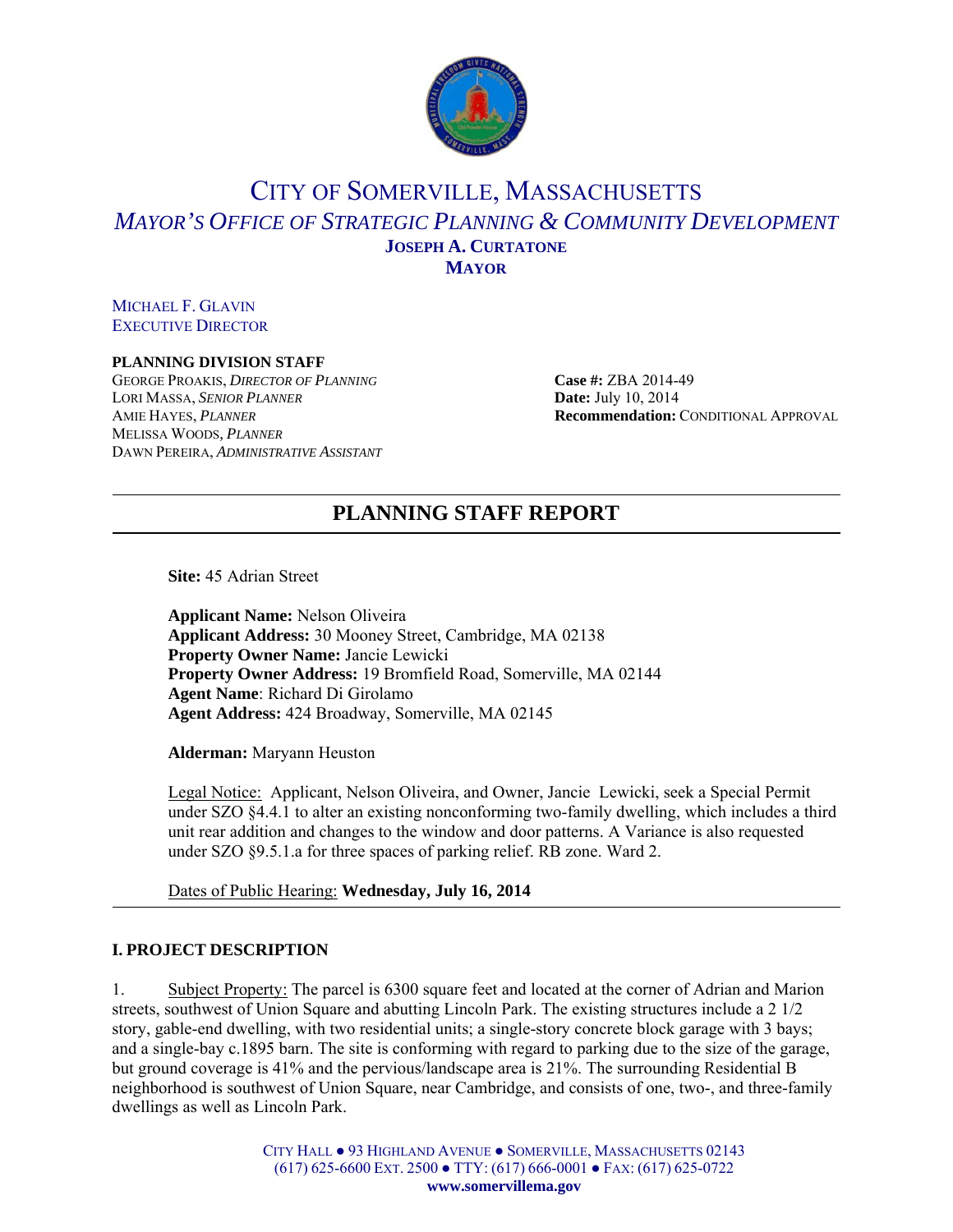There has been no prior zoning relief.



*45 Adrian Street,and associate streetscape* 

2. Proposal: The proposal is to demolish the concrete block garage, add a third residential unit to the rear of the existing dwelling, and rehabilitate the historic barn for parking. The project would reduce the footprint by 500 square feet (37% proposed ground cover), increase the landscape by 500 square feet (28% proposed landscaping), and increase the pervious area to more than 1/3 of the site (almost 37%). The floor area ratio would increase to 0.65 with 6000 square feet of living space. The entire structure would become fire suppressed and utility lines will be placed underground.

The 3 bay concrete block garage, located along the left and rear parcel lines, will be demolished. The existing dwelling, which fronts Adrian Street, will be rehabilitated into three units by adding a 700 square foot rear addition. The structure will have two decks added, projecting bays on both side facades, and an altered window pattern. Units one and two will remain accessible through the front door. Unit three, at the rear, will be accessible through a new side entrance that fronts the intersection of Adrian and Marion streets. Unit one will be two bedrooms and 1543 square feet (including the unfinished basement). Units two and three will be three bedrooms with 2200 square feet (including the unfinished basement) and have private decks.

The site will have an 18' curb cut to access two parking stalls inside the rehabilitated barn and a third space will be located at the rear of the driveway, to be indicated by permeable pavers. The site will be landscaped with paths leading from Marion Street to Unit 3 and their basement. There will also be permeable pavers between the Unit 3 deck and the asphalt driveway. The remainder of the parcel will be landscaped with trees, shrubs, and various plantings. A/C condensors will likely be placed in the left side yard, beyond the entrance for Unit 3, and trash will be located behind the garage, which will serve as a screen.

- 3. Green Building Practices: There are no green building practices indicated on the application.
- 4. Comments:

*Fire Prevention*: Has been contacted and in a meeting with Planning Staff explained there were no concerns with the project.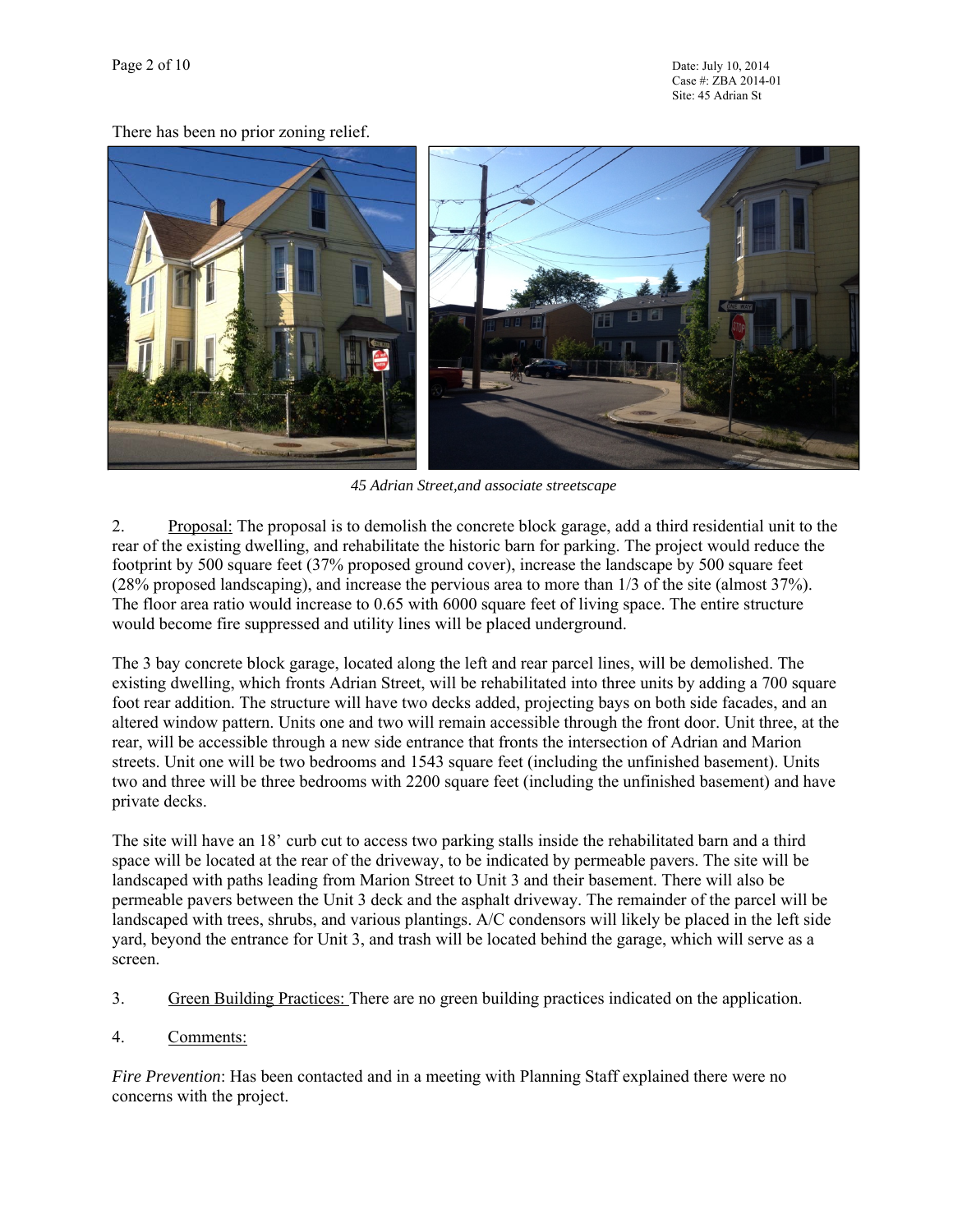*Traffic & Parking*: Has been contacted but has not yet responded.

*Wiring Inspection*: Has been contacted but has not yet responded.

*Engineering*: The Applicant or his/her engineer, licensed in the state of MA, must provide civil/grading/utility drawings for our review. This office would request, at a minimum, a site plan as well as a grading and drainage plan with utilities. Site plan should clearly indicate existing structure square footage along with proposed addition size. Percentage of impervious and impervious surface shall also be provided. For final storm water approval from this office will require a detailed storm water management report.

*Historic Preservation*: Historic Staff recognizes that this proposal retains the existing structure and maintains the existing form. The rhythm 2 1/2 story, gable-end structures create in a streetscape is an important piece to Somerville's character.

*Ward Alderman*: Has been contacted but has not yet responded.

## **II. FINDINGS FOR SPECIAL PERMIT (SZO** §**4.4.1):**

In order to grant a special permit, the SPGA must make certain findings and determinations as outlined in §5.1.4 of the SZO. This section of the report goes through §5.1.4 in detail.

1. Information Supplied: The Staff finds that the information provided by the Applicant conforms to the requirements of §5.1.2 of the SZO and allows for a comprehensive analysis of the project with respect to the required Special Permits.

2. Compliance with Standards: The Applicant must comply "with such criteria or standards as may be set forth in this Ordinance which refer to the granting of the requested special permit."

Due to the Residential B district, the size of the lot is 6300 square feet, and the required lot area per dwelling unit, 1500 square feet; therefore, the third may be added to the parcel as of right.

Under SZO §4.4.1, an existing single or two-family dwelling may alter a nonconformity through the granting of a Special Permit. Through alterations to a nonconforming structure or due to the change in use from a two- to a three-family dwelling, a Special Permit is required. The lot is existing nonconforming due to the minimum lot size and setbacks.

In considering a Special Permit under §4.4 of the SZO, Staff find that the alterations proposed would not be substantially more detrimental to the neighborhood than the existing structure. The changes proposed will substantially rehabilitate the structure, substantially increase the rear yard setback, reduce the ground cover, and increase the permeable area of the site. The additional unit will front onto Marion Street and three parking spaces, one for each unit, will be provided on-site. The addition of architectural features, such as the projecting bays, ornamental windows, and deck areas will serve to activate this unique corner.

A Variance is required under SZO §9.5.1.a for three spaces of parking relief. The existing parking situation is conforming with at least four spaces. The addition of a third unit requires parking to continue to conform with six parking spaces. This site could potentially continue to fit 4 or more vehicles, in tandem lines, if necessary. Creating additional dimensionally compliant parking spaces would either reduce the landscape or eliminate the historic barn, a disappearing feature in the Somerville landscape. For Variance findings, refer to Section III.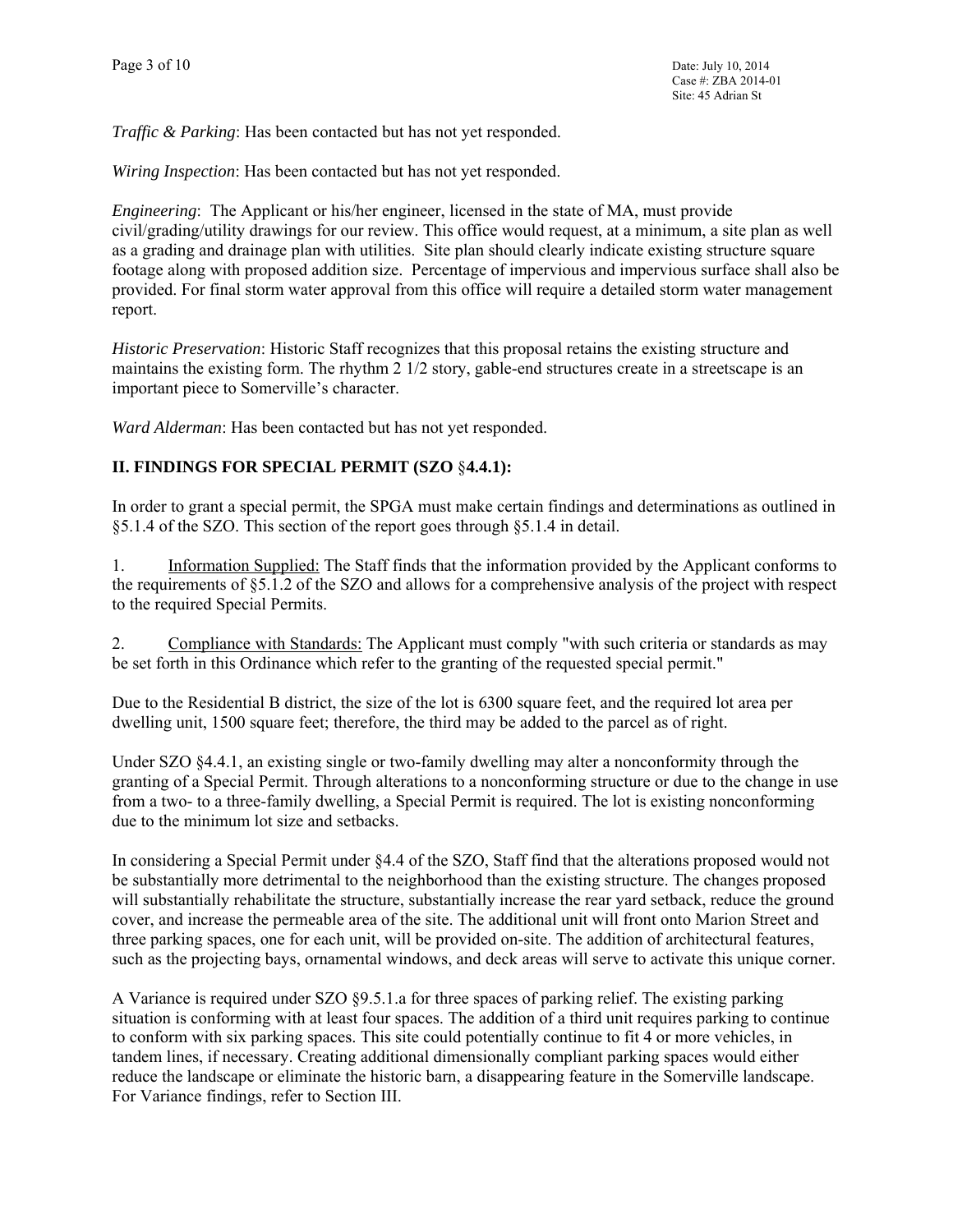3. Consistency with Purposes: The Applicant has to ensure that the project "is consistent with (1) the general purposes of this Ordinance as set forth in Article 1, and (2) the purposes, provisions, and specific objectives applicable to the requested special permit which may be set forth elsewhere in this Ordinance, such as, but not limited to, those purposes at the beginning of the various Articles."

The proposal is consistent with the general purposes of the Ordinance as set forth under §1.2, which includes, but is not limited to "promoting the health, safety, and welfare of the inhabitants of the City of Somerville; to protect health; to secure safety from fire, panic and other dangers; to provide adequate light and air; to conserve the value of land and buildings; and to encourage the most appropriate use of land throughout the City.

The proposal is consistent with the purpose of the RB district, §6.1.2, which is, "To establish and preserve medium density neighborhoods of one-, two- and three-family homes, free from other uses except those which are both compatible with and convenient to the residents of such districts."

The proposal to rehabilitate the subject structure and add a third unit to the rear of the existing building will activate this corner of the neighborhood and enhance the streetscape through the contextual design and massing of the alterations and addition. The proposal will increase the rear setback, reduce the ground cover and increase the permeable area. The form and massing will maintain the rhythm of gables that is a familiar streetscape in the City. The proposed alterations will positively impact the streetscape and neighborhood and should minimally impact abutters.

4. Site and Area Compatibility: The Applicant has to ensure that the project "(i)s designed in a manner that is compatible with the characteristics of the built and unbuilt surrounding area, including land uses."

The parcel is located in a Residence B zoning district at the intersection of Adrian and Marion streets, southwest of Union Square near Cambridge. The surrounding neighborhood is predominantly composed of single and two-family dwellings; however, Union Square and Cambridge are both nearby. The nearby dwellings are predominantly similar gable-ended structures of 2½ stories or triple-deckers.

The rear addition, projecting bays, decks, and altered window pattern will have be a positive influence to the neighborhood. The addition increases the rear yard setback to 20', reduces the ground cover, and increases the landscape while creating two 3-bedroom, family sized units. The abutting dwelling to the left locates a driveway between the structures, so the proposed rear addition does not look directly into this building and there are no windows within the side façade of the adjacent building. The triple-decker located at the rear of the subject parcel also has a driveway nearest the rear addition, so the addition, which will allow the rear yard setback to increase, will not negatively impact the rear abutters.

5. Adverse environmental impacts: The proposed use, structure or activity will not constitute an adverse impact on the surrounding area resulting from: 1) excessive noise, level of illumination, glare, dust, smoke, or vibration which are higher than levels now experienced from uses permitted in the surrounding area; 2) emission of noxious or hazardous materials or substances; 3) pollution of water ways or ground water; or 4) transmission of signals that interfere with radio or television reception.

The proposal would not result in an adverse impact on the surrounding residential area. The site plan enhances the landscape and pervious area, reduces the ground cover, rehabilitates a historic barn, and adds to the character of Somerville. The building materials will be reviewed by Planning Staff, as conditioned. Changes to the structure and existing fenestration are compatible with Adrian Street and the adjacent residential neighborhood.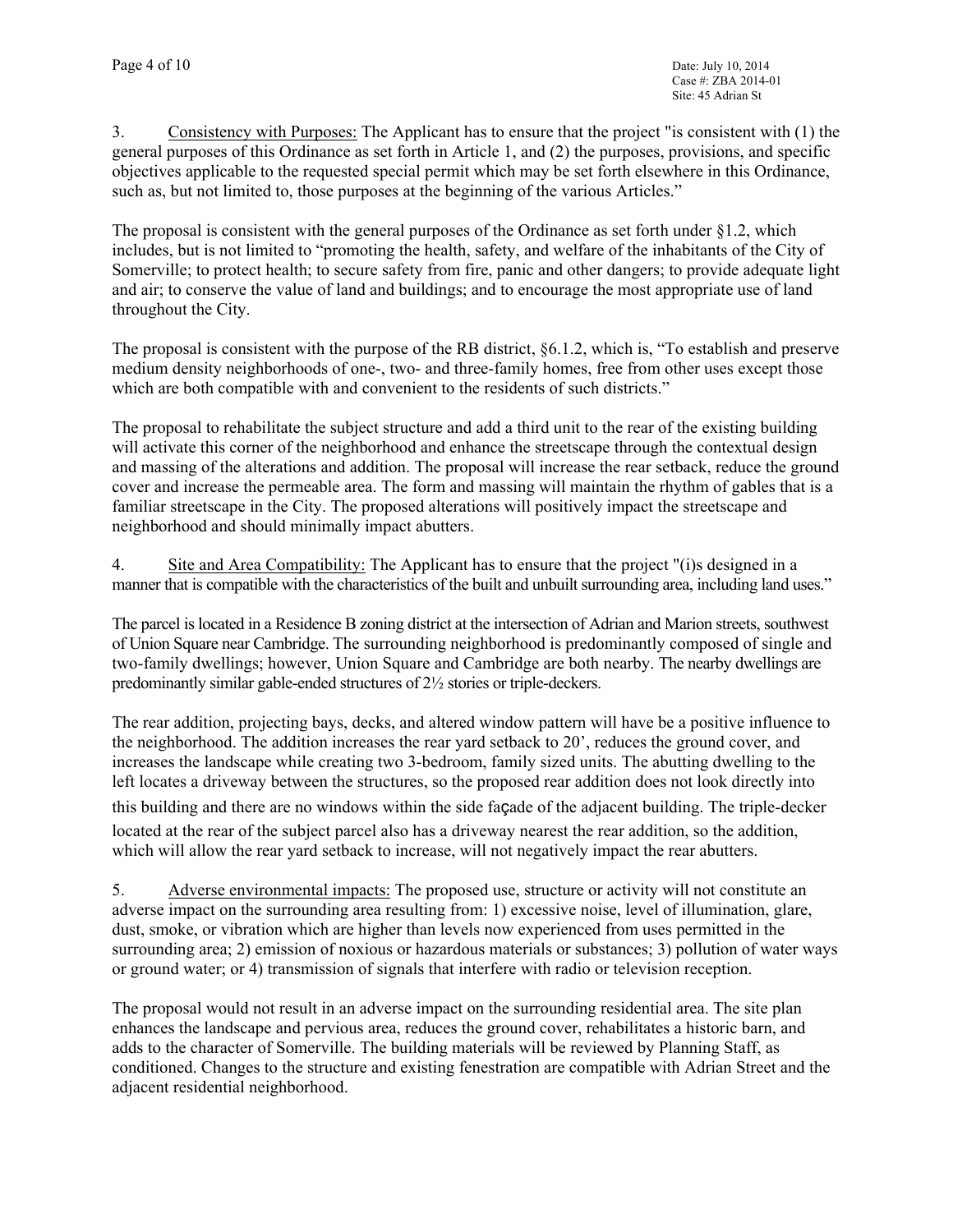6. Vehicular and pedestrian circulation: The circulation patterns for motor vehicles and pedestrians which would result from the use or structure will not result in conditions that create traffic congestion or the potential for traffic accidents on the site or in the surrounding area.

The proposal more efficiently locates fewer vehicles on-site. The subject parcel could continue to locate more parking in tandem on-site, if needed.

The site is one mile from the Central Square Transit Station and in 2016, will be less than one mile from the Union Square Transit Station. According to Census Tract data, approximately 28.5% of the local population do not have an automobile and 57.4% of the local population find an alternative mode to get to work. A parking study, conducted within 500 feet of the subject parcel, concludes an average of 69 spaces are available during the week mid-day period; 59 spaces are available during the weekday evening period; and 61 spaces are available during the Saturday mid-day period. This study concludes the project is expected to fit the lifestyle and goals of the local community and the City of Somerville.

7. Housing Impact: *Will not create adverse impacts on the stock of existing affordable housing.* There is no affordable housing as part of this proposal.

8. SomerVision Plan: *Complies with the applicable goals, policies and actions of the SomerVision plan, including the following, as appropriate: Preserve and enhance the character of Somerville*'*s neighborhoods, transform key opportunity areas, preserve and expand an integrated, balanced mix of safe, affordable and environmentally sound rental and homeownership units for households of all sizes and types from diverse social and economic groups; and, make Somerville a regional employment center with a mix of diverse and high-quality jobs. The areas in the SomerVision map that are designated as enhance and transform should most significantly contribute towards the SomerVision goals that are outlined in the table below. The areas marked as conserve are not expected to greatly increase the figures in the table since these areas are not intended for large scale change.* 

| <b>SomerVision Summary</b> | Existing | Proposed |
|----------------------------|----------|----------|
| Dwelling Units:            |          |          |
| <b>Parking Spaces:</b>     |          |          |

The subject proposal will preserve and enhance the character of Somerville's neighborhoods by retaining the existing structure and adapting it for family-sized dwelling units, this will also maintain the rhythm in the streetscape, which is also an important piece of the Somerville character.

## **III. FINDINGS FOR VARIANCE (SZO** §**9.5.1.a):**

In order to grant a Variance, the Board must make certain findings and determinations as outlined in §5.5.3 of the SZO.

1. There are "special circumstances relating to soil conditions, shape or topography of land or structures which especially affect such land or structures but not affecting generally the zoning district in which it is located, causing substantial hardship, financial or otherwise."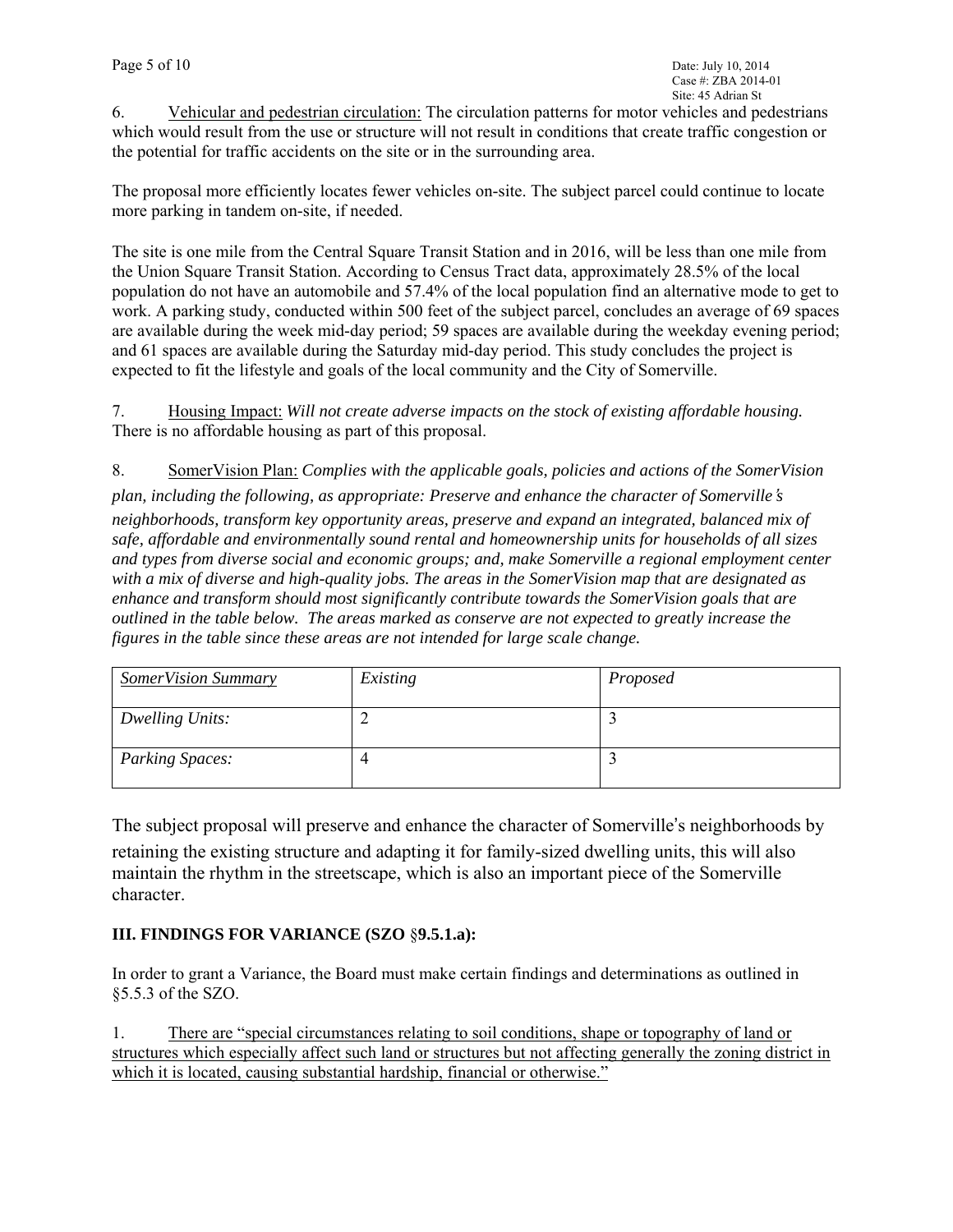The shape of the subject parcel as well as the location of the existing structures and landscape requirement limit the ability to remove inappropriate development (and an inappropriate use) from the site and still provide the required number of parking spaces for a three unit development. The size of the lot (6300 square feet) is somewhat unique to the neighborhood, but is challenging with regard to locating more parking on-site due to the special L-shape of the lot and the location of the existing structures. This site could fit more vehicles, in tandem; however, while more cars can fit on-site, tandem spaces do not fulfill the parking requirement. The proposal for a three-family dwelling is an appropriate use for the property as this is consistent with the neighborhood and attempts to maximize the potential of this parcel. The lot size, location of the existing structures, and landscape requirement restricts the ability to create more than the proposed parking without eliminating the usable open space or losing existing compatible structures. To create additional on-site parking, more than one space per unit, creates a hardship to the proposed project.

2. The variance requested is the "minimum variance that will grant reasonable relief to the owner, and is necessary for a reasonable use of the building or land."

The requested parking relief is the minimum necessary that would grant reasonable relief to appropriately utilize the subject parcel. This Residence B zoned neighborhood indicates that more than one unit is appropriate. The three-family residential use is by-right and the proposal provides one parking space per unit. This site can fit more vehicles, in tandem, which still allows for a rear yard, landscaping, and retention of existing compatible structures; however, while more vehicles can fit on-site, tandem spaces do not fulfill the parking requirement. The proposed three-family residential dwelling is allowed by zoning and is consistent with the neighborhood, but necessarily requires that a Variance for three spaces of parking relief is the minimum relief to be granted.

3. "The granting of the variance would be in harmony with the general purpose and intent of this Ordinance and would not be injurious to the neighborhood or otherwise detrimental to the public welfare."

Granting the request for a Variance would be in harmony with the general purpose of the SZO as the parking relief will balance the requirement for usable open space, which serves to enhance the neighborhood and quality of life, as well as through retaining the existing historic building stock- the dwelling and the barn. The proposal also removes and inappropriate structure and use from the site by demolishing the concrete block garage. By ensuring that usable open space, preservation, and retention of the existing streetscape is part of this proposal, the SomerVision Comprehensive Plan is implemented. Maintaining neighborhoods as places to live, work, play, and raise a family, implies people before cars. The proposed project will be consistent with the existing buildings on Adrian Street as a three-family structure, will rehabilitate the structure and the architectural detail, and serve to activate this corner in the streetscape.

### **III. RECOMMENDATION**

### **Special Permit under §4.4.1 & Variance under §9.5.1.a**

Based on the materials submitted by the Applicant, the above findings and subject to the following conditions, the Planning Staff recommends **CONDITIONAL APPROVAL** of the requested **SPECIAL PERMIT.** 

The recommendation is based upon a technical analysis by Planning Staff of the application material based upon the required findings of the Somerville Zoning Ordinance, and is based only upon information submitted prior to the public hearing. This report may be revised or updated with new recommendations,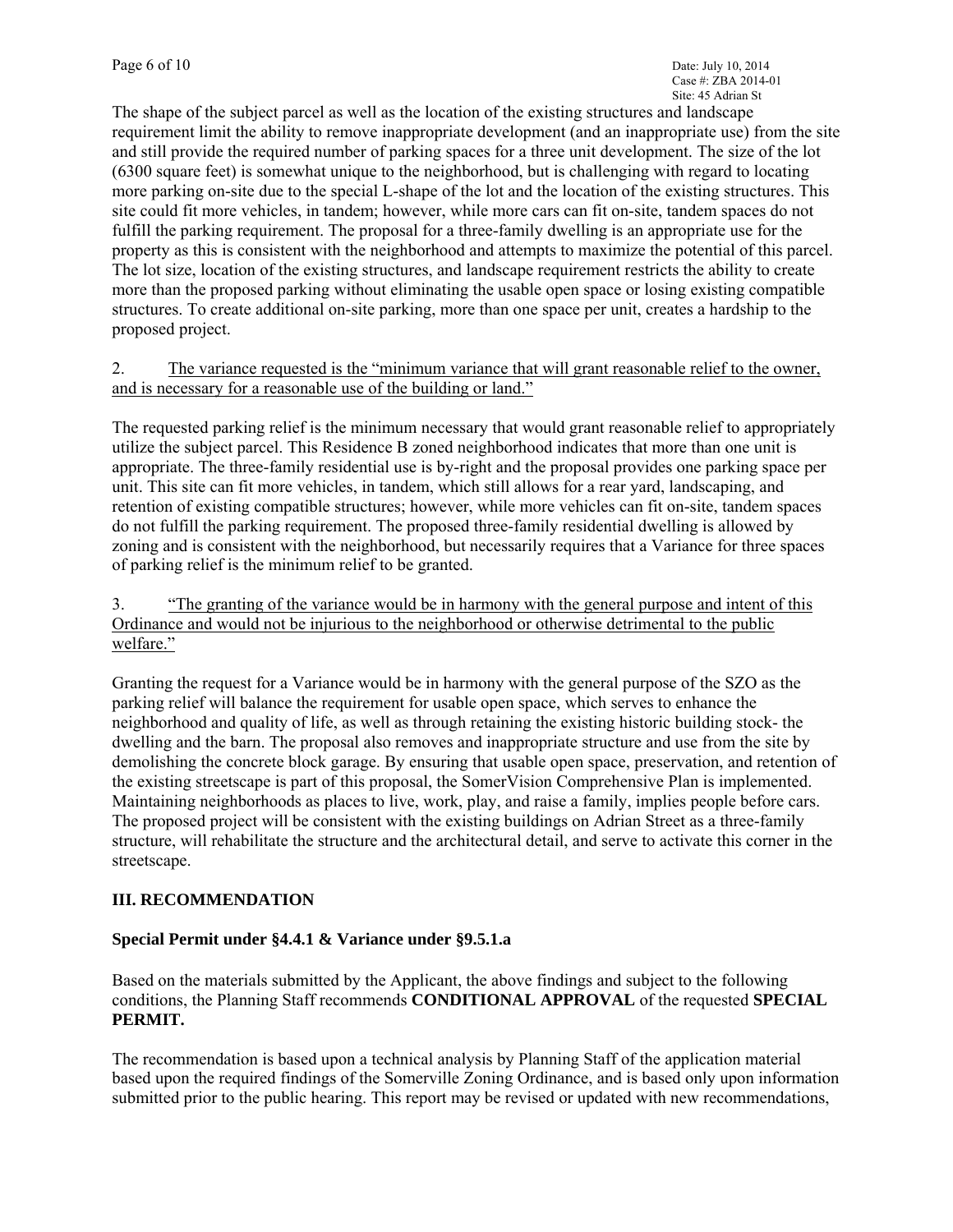findings and/or conditions based upon additional information provided to the Planning Staff during the public hearing process.

| $\#$ | <b>Condition</b>                                                                                                                                                                                                                                                                                                                                                                                                          |                                                                                                                                                                                          | <b>Timeframe</b><br>for<br>Compliance | <b>Verified</b><br>(initial) | <b>Notes</b> |
|------|---------------------------------------------------------------------------------------------------------------------------------------------------------------------------------------------------------------------------------------------------------------------------------------------------------------------------------------------------------------------------------------------------------------------------|------------------------------------------------------------------------------------------------------------------------------------------------------------------------------------------|---------------------------------------|------------------------------|--------------|
|      | Approval is for the seek a Special Permit under SZO §4.4.1<br>to alter an existing nonconforming two-family dwelling,<br>which includes a third unit rear addition and changes to the<br>window and door patterns. A Variance is also requested<br>under SZO §9.5.1.a for three spaces of parking relief. This<br>approval is based upon the following application materials<br>and the plans submitted by the Applicant: | BP/CO                                                                                                                                                                                    | ISD/Plng                              |                              |              |
|      | Date (Stamp Date)                                                                                                                                                                                                                                                                                                                                                                                                         | <b>Submission</b>                                                                                                                                                                        |                                       |                              |              |
|      | (January 6, 2014)                                                                                                                                                                                                                                                                                                                                                                                                         | Initial application<br>submitted to the City<br>Clerk's Office                                                                                                                           |                                       |                              |              |
|      | March 20, 2014<br>(July 10, 2014)                                                                                                                                                                                                                                                                                                                                                                                         | Plans submitted to OSPCD<br>$(A-000, Z-003, A-010, A-$<br>100, A-101, A-300, A-301,<br>$& A-302)$                                                                                        |                                       |                              |              |
| 1    | February 12, 2014<br>(July 10, 2014)                                                                                                                                                                                                                                                                                                                                                                                      | Barn/garage plans $(A-1)$ &<br>existing elevations (EX-<br>100 & EX-300) submitted<br>to OSPCD                                                                                           |                                       |                              |              |
|      | November 26, 2013<br>(July 10, 2014)                                                                                                                                                                                                                                                                                                                                                                                      | Shadow study submitted to<br>OSPCD (SHD)                                                                                                                                                 |                                       |                              |              |
|      | March 17, 2014<br>(July 10, 2014)                                                                                                                                                                                                                                                                                                                                                                                         | Civil plans submitted to<br>$OSPCD (C-1)$                                                                                                                                                |                                       |                              |              |
|      | February 24, 2014<br>(July 10, 2014)                                                                                                                                                                                                                                                                                                                                                                                      | Landscape plan & varietals<br>submitted to OSPCD<br>(Landscape, Paving $&$<br>Fence, Trees & Shrubs,<br>Perennials & Grasses)                                                            |                                       |                              |              |
|      | not de minimis must receive SPGA approval.                                                                                                                                                                                                                                                                                                                                                                                | Any changes to the approved site plan or elevations that are                                                                                                                             |                                       |                              |              |
|      | <b>Pre-Construction</b>                                                                                                                                                                                                                                                                                                                                                                                                   |                                                                                                                                                                                          |                                       |                              |              |
| 2    | The Applicant will be required to demonstrate that the<br>updated project plans meet the current City of Somerville<br>stormwater policy. Utility, grading, and drainage plans must<br>be stamped by a registered PE in Massachusetts and be<br>submitted to the Engineering Department for review and<br>approval.                                                                                                       |                                                                                                                                                                                          | <b>BP</b>                             | Eng.                         |              |
| 3    | coordinate the timeline for cutting or opening the street<br>to April 1st and there is a list of streets that have additional                                                                                                                                                                                                                                                                                             | The Applicant must contact the Engineering Department to<br>and/or sidewalk for utility connections or other construction.<br>There is a moratorium on opening streets from November 1st | <b>BP</b>                             | Eng                          |              |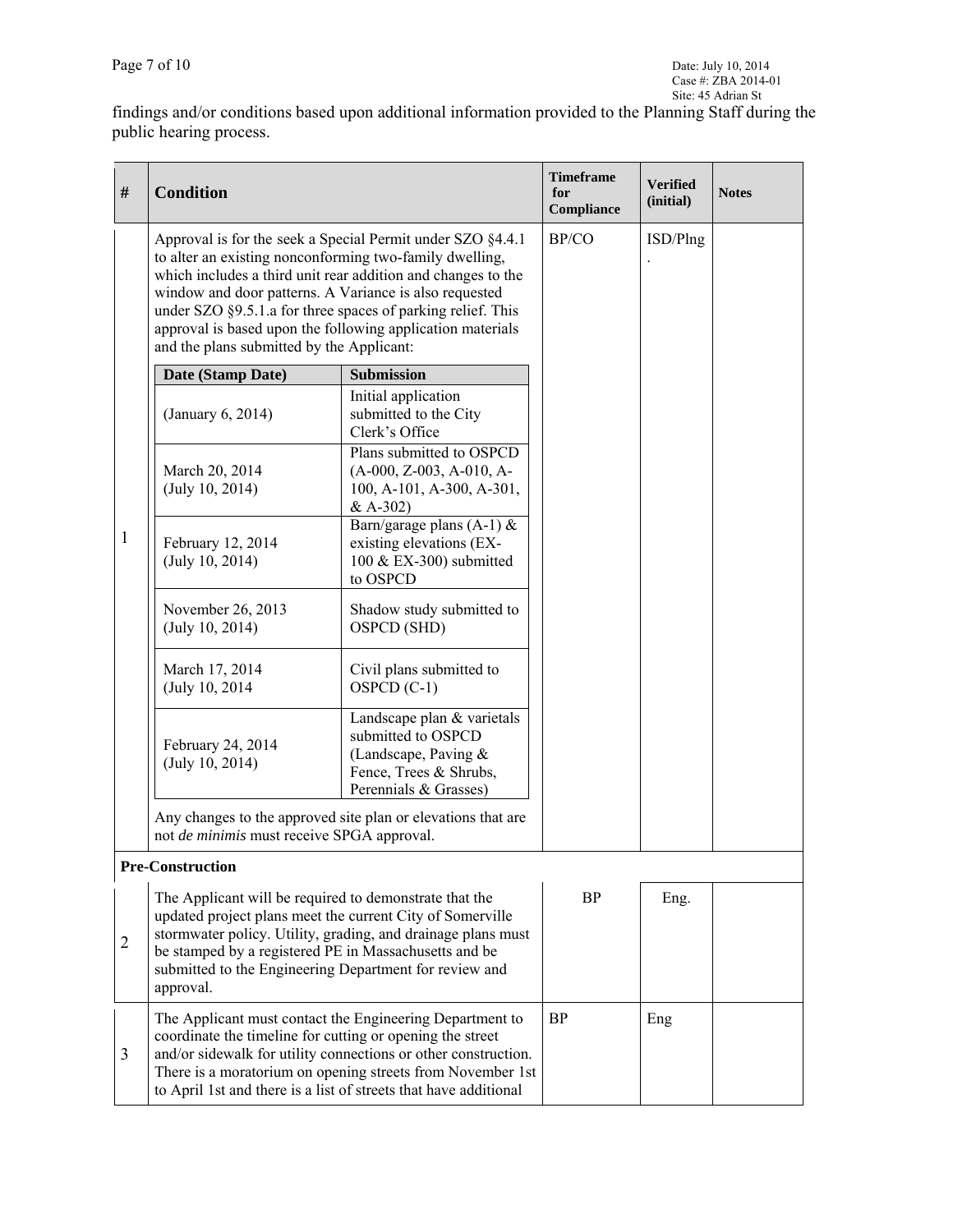|                |                                                                                                                                                                                                                                                                                                                                                                                                                               |                              |                     | Site: 45 Adrian St |  |  |
|----------------|-------------------------------------------------------------------------------------------------------------------------------------------------------------------------------------------------------------------------------------------------------------------------------------------------------------------------------------------------------------------------------------------------------------------------------|------------------------------|---------------------|--------------------|--|--|
|                | opening restrictions.                                                                                                                                                                                                                                                                                                                                                                                                         |                              |                     |                    |  |  |
|                | <b>Construction Impacts</b>                                                                                                                                                                                                                                                                                                                                                                                                   |                              |                     |                    |  |  |
| $\overline{4}$ | The Applicant shall at his expense replace any existing<br>equipment (including, but not limited to street sign poles,<br>signs, traffic signal poles, traffic signal equipment, wheel<br>chair ramps, granite curbing, etc) and the entire sidewalk<br>immediately abutting the subject property if damaged as a<br>result of construction activity. All new sidewalks and<br>driveways must be constructed to DPW standard. | CO                           | <b>DPW</b>          |                    |  |  |
| 5              | All construction materials and equipment must be stored<br>onsite. If occupancy of the street layout is required, such<br>occupancy must be in conformance with the requirements of<br>the Manual on Uniform Traffic Control Devices and the<br>prior approval of the Traffic and Parking Department must<br>be obtained.                                                                                                     | During<br>Construction       | T&P                 |                    |  |  |
| <b>Design</b>  |                                                                                                                                                                                                                                                                                                                                                                                                                               |                              |                     |                    |  |  |
| 6              | Applicant shall provide final material samples for siding,<br>trim, windows, and doors to Planning Staff for review and<br>approval prior to construction.                                                                                                                                                                                                                                                                    | <b>BP</b>                    | Plng.               |                    |  |  |
| 5              | An exterior light and electrical receptacle is required for the<br>first (or all) level of the porch and an electrical receptacle is<br>required for the second level (if there is no access to the<br>ground).                                                                                                                                                                                                               | Final sign off               | Wiring<br>Inspector |                    |  |  |
| <b>Site</b>    |                                                                                                                                                                                                                                                                                                                                                                                                                               |                              |                     |                    |  |  |
| 6              | Landscaping should be installed and maintained in<br>compliance with the American Nurserymen's Association<br>Standards;                                                                                                                                                                                                                                                                                                      | Perpetual                    | Plng. / ISD         |                    |  |  |
| $\overline{7}$ | The electric, telephone, cable TV and other such lines and<br>equipment shall be placed underground from the source or<br>connection. The utilities plan shall be supplied to the Wiring<br>Inspector before installation.                                                                                                                                                                                                    | Installation<br>of Utilities | Wiring<br>Inspector |                    |  |  |
| 8              | All new sidewalks will be installed by the Applicant in<br>accordance with the specifications of the Highway<br>Superintendent. Specifically, all driveway aprons shall be<br>concrete;                                                                                                                                                                                                                                       | CO                           | Plng.               |                    |  |  |
| 9              | Applicant shall screen the dumpster or trash barrels with<br>fencing that blocks any views, if not located behind the<br>garage/barn.                                                                                                                                                                                                                                                                                         | CO                           | Plng.               |                    |  |  |
| 10             | Mechanicals shall be located to minimally impact the<br>landscaping and shall be located beyond the entrance to Unit<br>3.                                                                                                                                                                                                                                                                                                    | CO                           | Plng.               |                    |  |  |
|                | <b>Miscellaneous</b>                                                                                                                                                                                                                                                                                                                                                                                                          |                              |                     |                    |  |  |
| 12             | The Applicant, its successors and/or assigns, shall be<br>responsible for maintenance of both the building and all on-                                                                                                                                                                                                                                                                                                        | Cont.                        | <b>ISD</b>          |                    |  |  |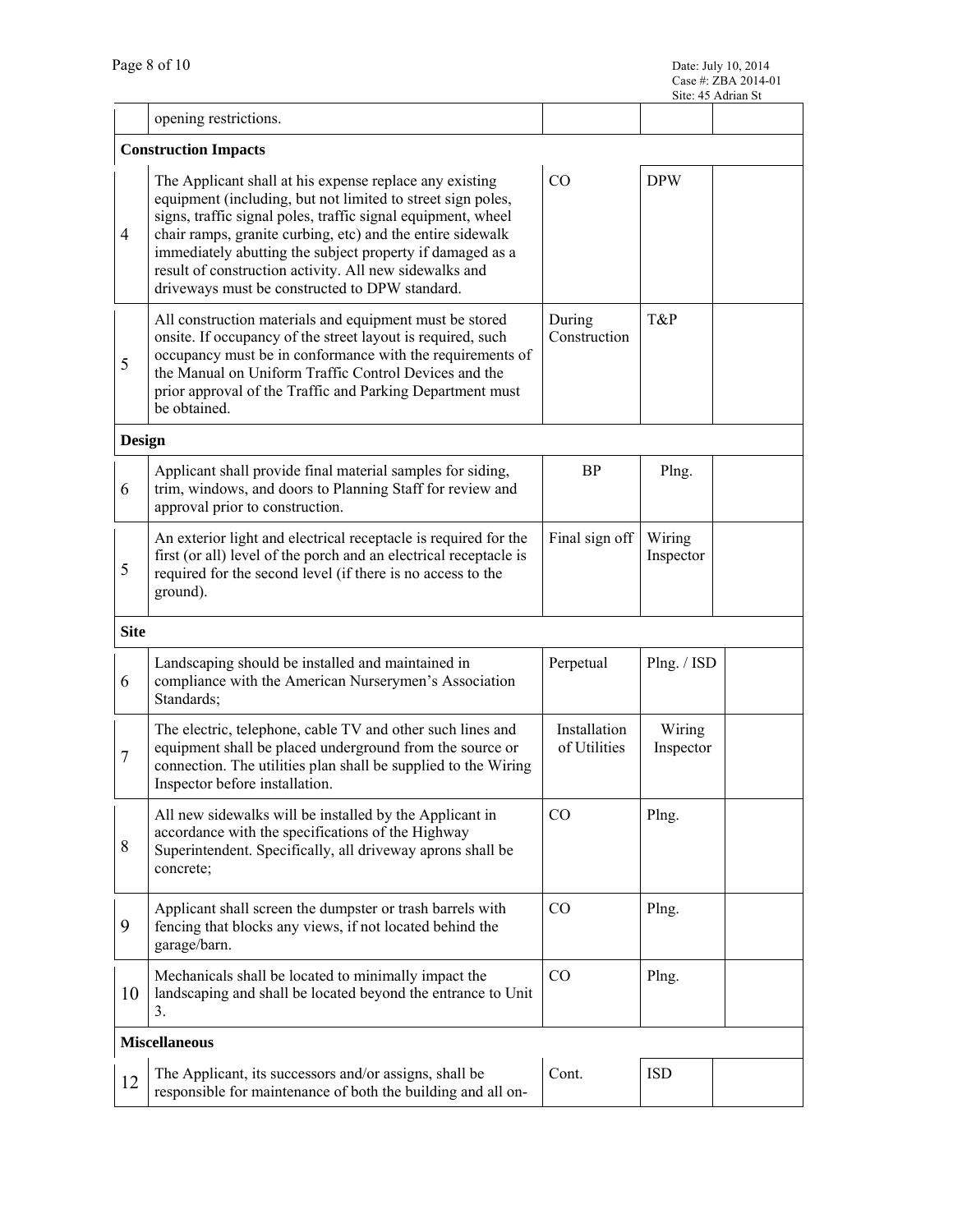|    |                                                                                                                                                                                                                                                                                                                                                                      |                           |                       | Case #: ZBA 2014-01<br>Site: 45 Adrian St |  |
|----|----------------------------------------------------------------------------------------------------------------------------------------------------------------------------------------------------------------------------------------------------------------------------------------------------------------------------------------------------------------------|---------------------------|-----------------------|-------------------------------------------|--|
|    | site amenities, including landscaping, fencing, lighting,<br>parking areas and storm water systems, ensuring they are<br>clean, well-kept and in good and safe working order.                                                                                                                                                                                        |                           |                       |                                           |  |
|    | <b>Public Safety</b>                                                                                                                                                                                                                                                                                                                                                 |                           |                       |                                           |  |
| 13 | The Applicant or Owner shall meet the Fire Prevention<br>Bureau's requirements.                                                                                                                                                                                                                                                                                      | CO                        | FP                    |                                           |  |
| 14 | If needed, a transformer should be located so as not to<br>impact the historic building or landscaped area, and shall be<br>fully screened.                                                                                                                                                                                                                          | Electrical<br>permits &CO |                       |                                           |  |
| 15 | Notification must be made, within the time period required<br>under applicable regulations, to the Massachusetts<br>Department of Environmental Protection (DEP) if there is<br>any release of oil, hazardous materials, or regulated<br>hazardous substances at the site. The City's OSE office, Fire<br>Department and the Board of Health shall also be notified. | CO                        | OSE/FP/<br><b>BOH</b> |                                           |  |
| 16 | To the extent possible, all exterior lighting must be confined<br>to the subject property, cast light downward and must not<br>intrude, interfere or spill onto neighboring properties.                                                                                                                                                                              | CO                        | Plng.                 |                                           |  |
| 17 | The Applicant shall provide notice of intent to strictly<br>comply with applicable State and Federal regulations<br>regarding air quality including without limitation continuous<br>dust control during demolition and construction.                                                                                                                                | CO                        | Plng/OS<br>Е          |                                           |  |
|    | <b>Final Sign-Off</b>                                                                                                                                                                                                                                                                                                                                                |                           |                       |                                           |  |
| 18 | The Applicant shall contact Planning Staff at least five<br>working days in advance of a request for a final inspection<br>by Inspectional Services to ensure the proposal was<br>constructed in accordance with the plans and information<br>submitted and the conditions attached to this approval.                                                                | Final sign off            | Plng.                 |                                           |  |